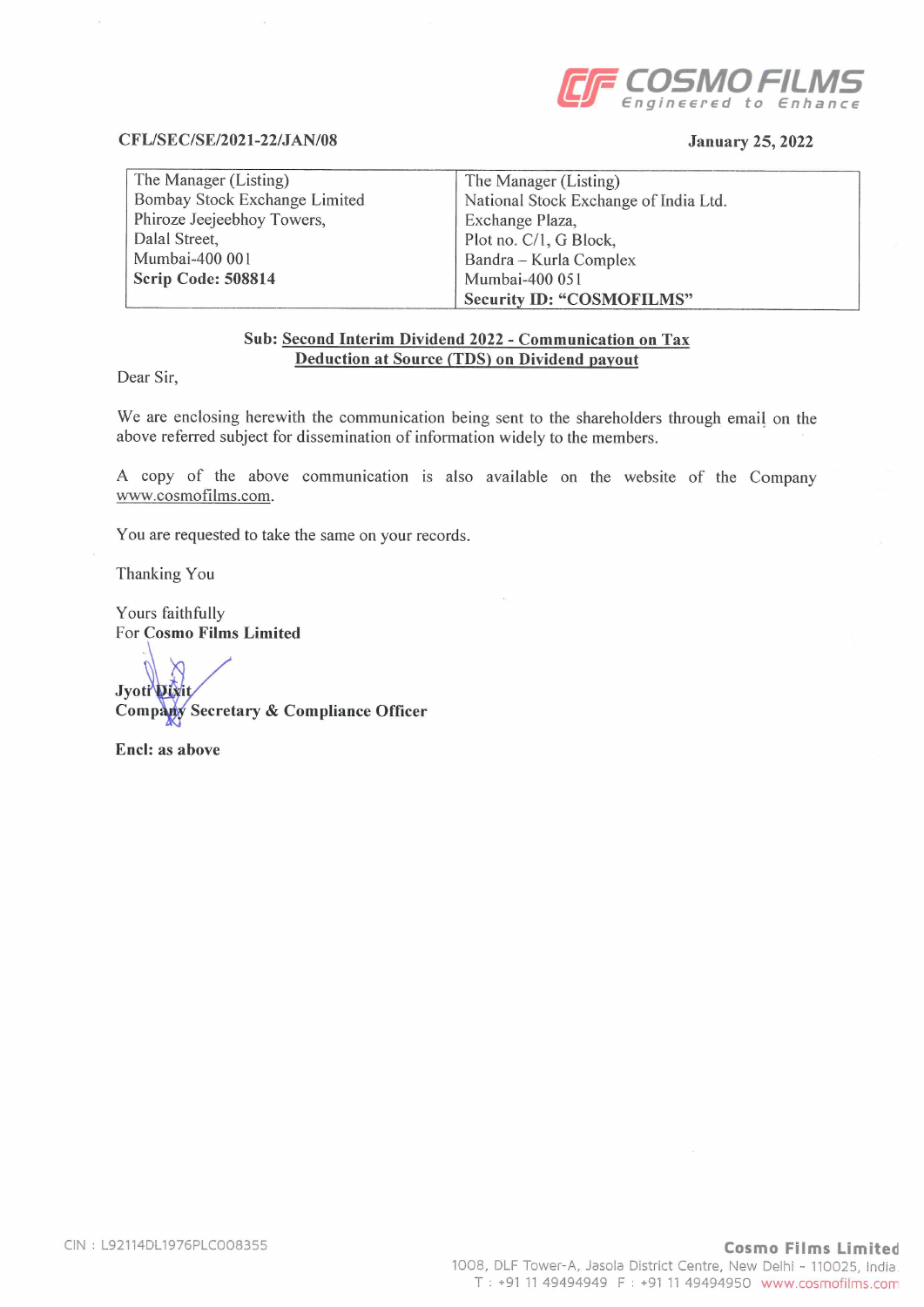

### **COSMO FILMS LIMITED Regd. Off: 1008, DLF Tower-A, Jasola District Centre, New Delhi-110025 CIN- L92114DL1976PLC008355 Tel: +91 11 49494949 Fax: +91 11 49494950 E-mail: [investor.relations@cosmofilms.com,](mailto:investor.relations@cosmofilms.com) Website: www.cosmofilms.com**

**January 25, 2022**

## **Sub: Second Interim Dividend 2022 - Communication on Tax Deduction at Source (TDS) on Dividend payout.**

Dear Shareholder,

We are pleased to inform you that the Board of Directors of Cosmo Films Limited ('the Company') in their meeting held on January 25, 2022 has approved the payment of interim dividend of Rs. 10/- (Rupees Ten Only) per equity share of Rs. 10 each for the Financial Year 2021-22 with **February 03, 2022** being fixed as Record Date for payment of the said interim dividend.

Pursuant to the amendments introduced in the Income-tax Act, 1961 ('the Act') vide Finance Act, 2020, dividend paid after April 1, 2020, shall be taxable in the hands of the Shareholders and the Company shall be required to withhold taxes at the prescribed rates on the dividend paid to its shareholders. The withholding tax rate would vary depending on the residential status, category of the shareholder and is subject to provision of requisite declarations / documents to the Company. **However, no tax will be deducted on payment of dividend to the resident individual shareholders if the total dividend for the Financial year ('FY') 2021-22, does not exceed Rs. 5,000/- (refer Note 2)**

Shareholders are requested to take note of the TDS rates and document(s), if any, required to be submitted to the Company by **February 9, 2022** for their respective category, in order to comply with the applicable TDS provisions.

## **A. RESIDENT SHAREHOLDERS:**

A.1 *Tax deductible at source for Resident Shareholders (other than resident individual shareholders receiving dividend not exceeding INR 5,000 during the FY 2021-22)*

| S              | <b>Particular</b>                 | Withholding | <b>Declaration</b> / documents |
|----------------|-----------------------------------|-------------|--------------------------------|
| N <sub>0</sub> |                                   | tax rate    | required                       |
|                | Valid PAN updated with the        | 10%         | No documents required          |
|                | Depository Participant in case    |             | exemption is<br>(if<br>no      |
|                | shares are held in dematerialized |             | sought)                        |
|                | form; or Registrar and Transfer   |             |                                |
|                | Agent ('RTA') in case shares are  |             |                                |
|                | held in physical form.            |             |                                |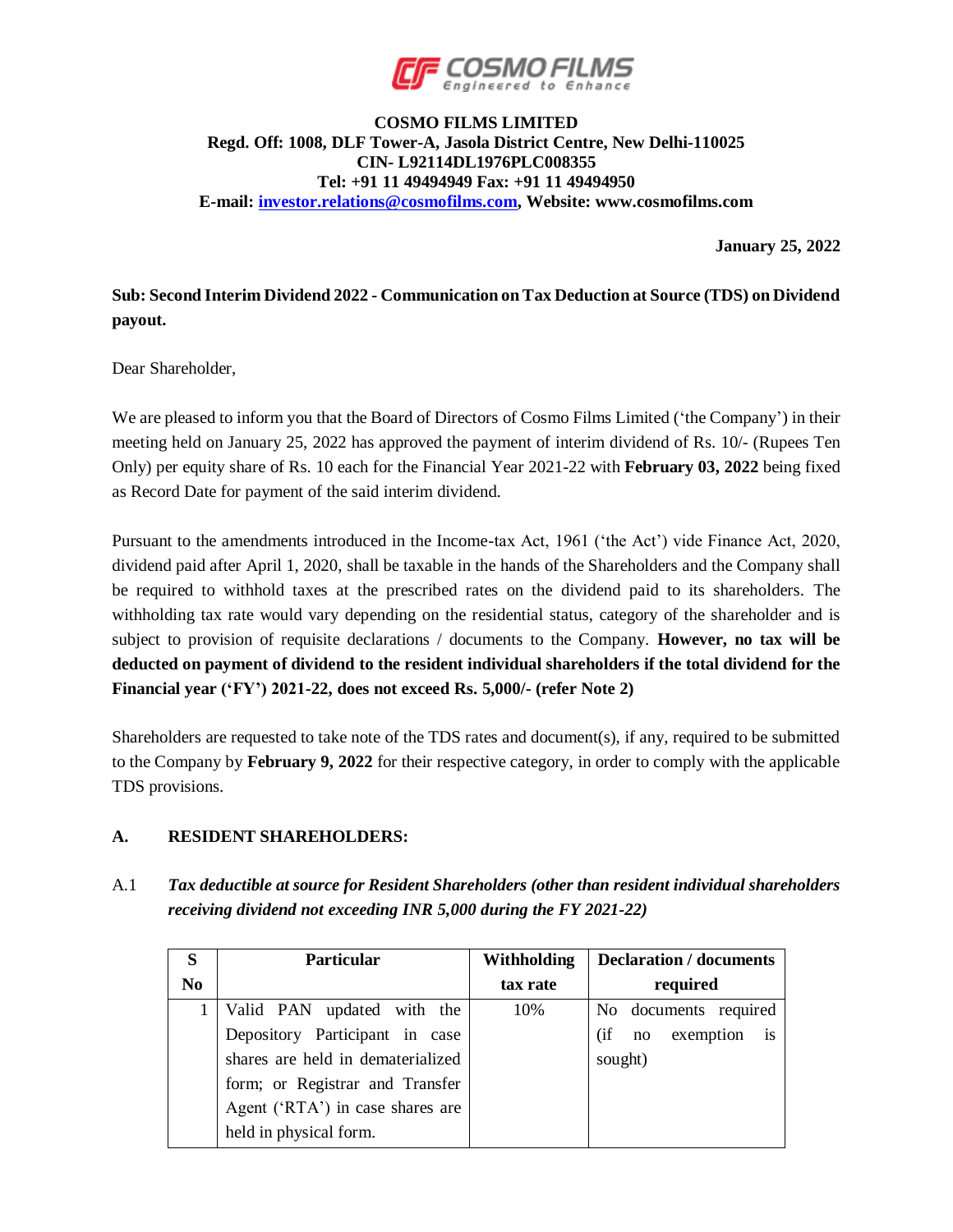| $\overline{2}$ | No / Invalid PAN with the<br>Depository Participant in case<br>shares are held in dematerialized<br>form; or RTA in case shares are<br>held in physical form.                                                                                                                                                 | 20%                                                                                                          | documents required<br>No<br>exemption<br>(i f)<br>no<br>is<br>sought)                                                                         |
|----------------|---------------------------------------------------------------------------------------------------------------------------------------------------------------------------------------------------------------------------------------------------------------------------------------------------------------|--------------------------------------------------------------------------------------------------------------|-----------------------------------------------------------------------------------------------------------------------------------------------|
| 3              | PAN is not linked with Aadhar as<br>on 31 <sup>st</sup> March, 2022                                                                                                                                                                                                                                           | 20%                                                                                                          | The Company shall verify<br>the status at Compliance<br>Check<br>functionality<br>provided by the Central<br>Board of Direct Taxes<br>(CBDT). |
| 4              | "specified<br>Shareholder<br>is<br>$\mathbf{a}$<br>person" as defined in section<br>206AB of the Income Tax i.e. has<br>not filed the returns for FY 2018-<br>19 and FY 2019-20 within the<br>permissible time limit and was<br>subjected to TDS/ TCS of Rs<br>50,000 or more in each of the said<br>two FYs. | 20%                                                                                                          | The Company shall verify<br>the status at Compliance<br>Check<br>functionality<br>provided by the Central<br>Board of Direct Taxes<br>(CBDT). |
| 5              | Availability of lower/nil<br>tax<br>deduction certificate issued by<br>Income Tax Department u/s 197 of<br>the Act                                                                                                                                                                                            | Rate specified<br>in Lower tax<br>withholding<br>certificate<br>obtained from<br>Income<br>Tax<br>Department | of<br>Copy<br>lower<br>tax<br>withholding<br>certificate<br>obtained from<br>Income<br>Tax Department                                         |

A.2 *Nil Tax Deductible at Source on dividend payment to Resident Shareholders if the Shareholders submit documents mentioned in column no.3 of the below table with the Company/ RTA*

| S              | <b>Particular</b>                | <b>Declaration / documents required</b>          |
|----------------|----------------------------------|--------------------------------------------------|
| N <sub>0</sub> |                                  |                                                  |
|                | Shareholder submitting Form 15G/ | Declaration in Form No. 15G (applicable to an    |
|                | 15H                              | individual who is less than 60 years) / Form 15H |
|                |                                  | (applicable to an Individual who is 60 years and |
|                |                                  | above), fulfilling prescribed conditions.        |
|                |                                  |                                                  |
|                |                                  | The forms can be downloaded from the link        |
|                |                                  | <b>CLICK HERE TO DOWNLOAD FORM 15G</b>           |
|                |                                  |                                                  |
|                |                                  | <b>JICK HERE TO DOWNLOAD FORM 15H</b>            |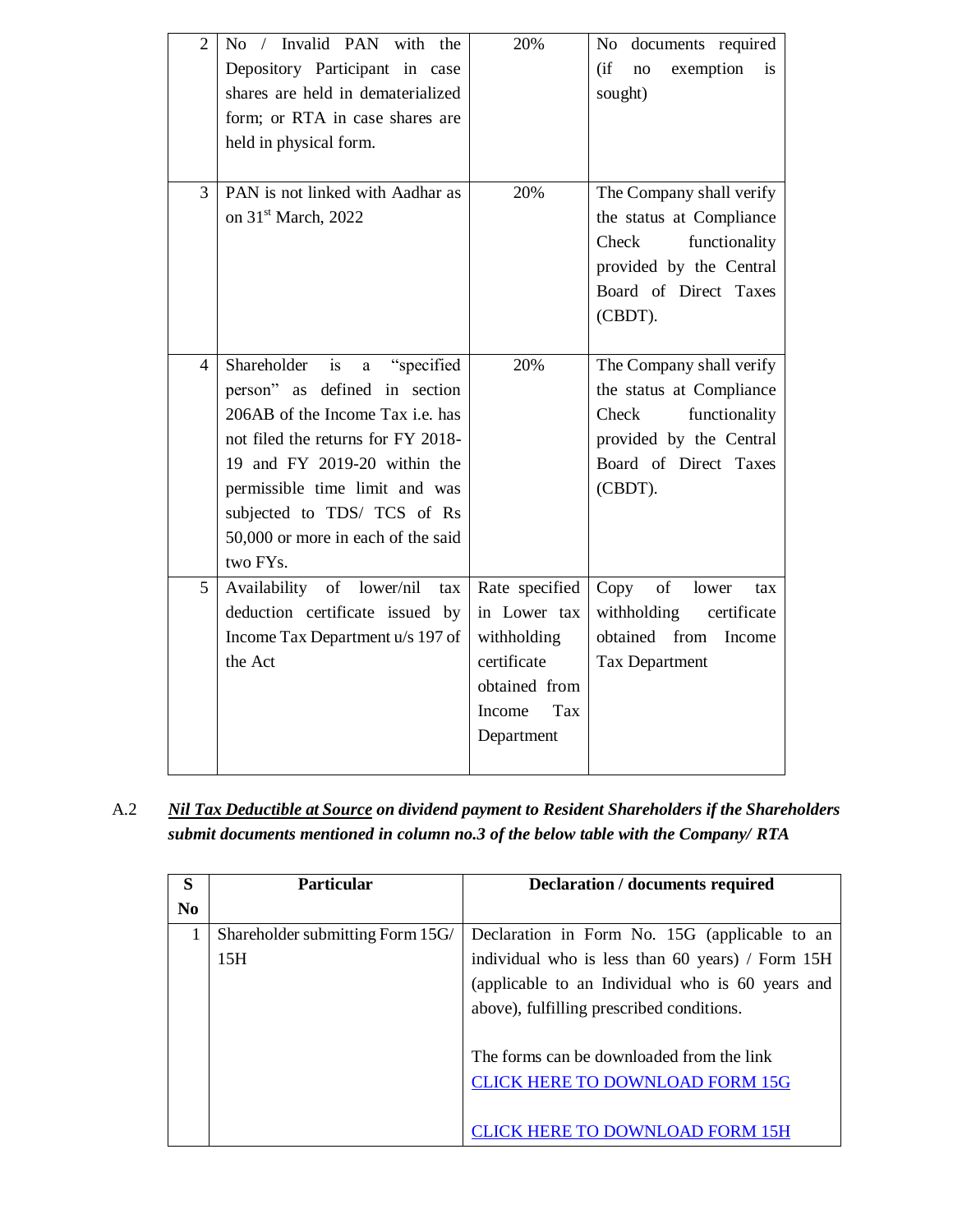| $\overline{2}$ | Shareholders to whom section 194<br>of the Act does not apply such as<br>LIC, GIC, etc.                                                                                                      | Documentary evidence that said provisions are not<br>applicable.                                                |
|----------------|----------------------------------------------------------------------------------------------------------------------------------------------------------------------------------------------|-----------------------------------------------------------------------------------------------------------------|
| 3              | Shareholder covered u/s 196 of the<br>Act such as Government, RBI,<br>Mutual<br>Funds<br>specified u/s<br>10(23D), corporations established<br>by Central Act and exempt from<br>Income Tax. | Documentary evidence for coverage under the said<br>provisions                                                  |
| 4              | Category I and II Alternative<br>Investment Fund (AIF)                                                                                                                                       | SEBI registration certificate to claim the benefit<br>under section 197A (1F) of the Income Tax Act,<br>1961.   |
| 5              | Recognised provident funds<br>Approved superannuation fund<br>Approved gratuity fund                                                                                                         | Necessary documentary evidence as per Circular No.<br>18/2017 issued by Central Board of Direct Taxes<br>(CBDT) |
| 6              | <b>National Pension Scheme</b>                                                                                                                                                               | No TDS as per section 197A (1E) of Income Tax Act,<br>1961                                                      |
| $\overline{7}$ | Any other entity entitled to TDS<br>exemption                                                                                                                                                | Documentary evidence substantiating the entitlement<br>to TDS exemption                                         |

# **B. NON-RESIDENT SHAREHOLDERS:**

*Tax deductible at source for non-resident shareholders.*

| S              | Category              | <b>Withholding tax</b> | <b>Declaration</b> / documents required |
|----------------|-----------------------|------------------------|-----------------------------------------|
| No.            |                       | rate                   |                                         |
| 1              | Foreign Institutional | $20\%$ (plus           | FPI registration number / certificate   |
|                | (FIIs)<br>Investors   | applicable surcharge   |                                         |
|                | Portfolio<br>Foreign  | and cess)              |                                         |
|                | Investors (FPIs)      |                        |                                         |
| $\overline{2}$ | Other Non-resident    | $20\%$ (plus           | To avail beneficial rate of tax treaty  |
|                | shareholders (except) | applicable surcharge   | following tax documents<br>would be     |
|                | those who are tax     | and cess) or tax       | required:                               |
|                | residents of Notified | treaty rate            |                                         |
|                | Jurisdictional Area)  | whichever is           | 1. Copy of PAN card                     |
|                |                       | heneficial             | 2. Copy of Tax Residency certificate    |
|                |                       |                        | issued by revenue authority of country  |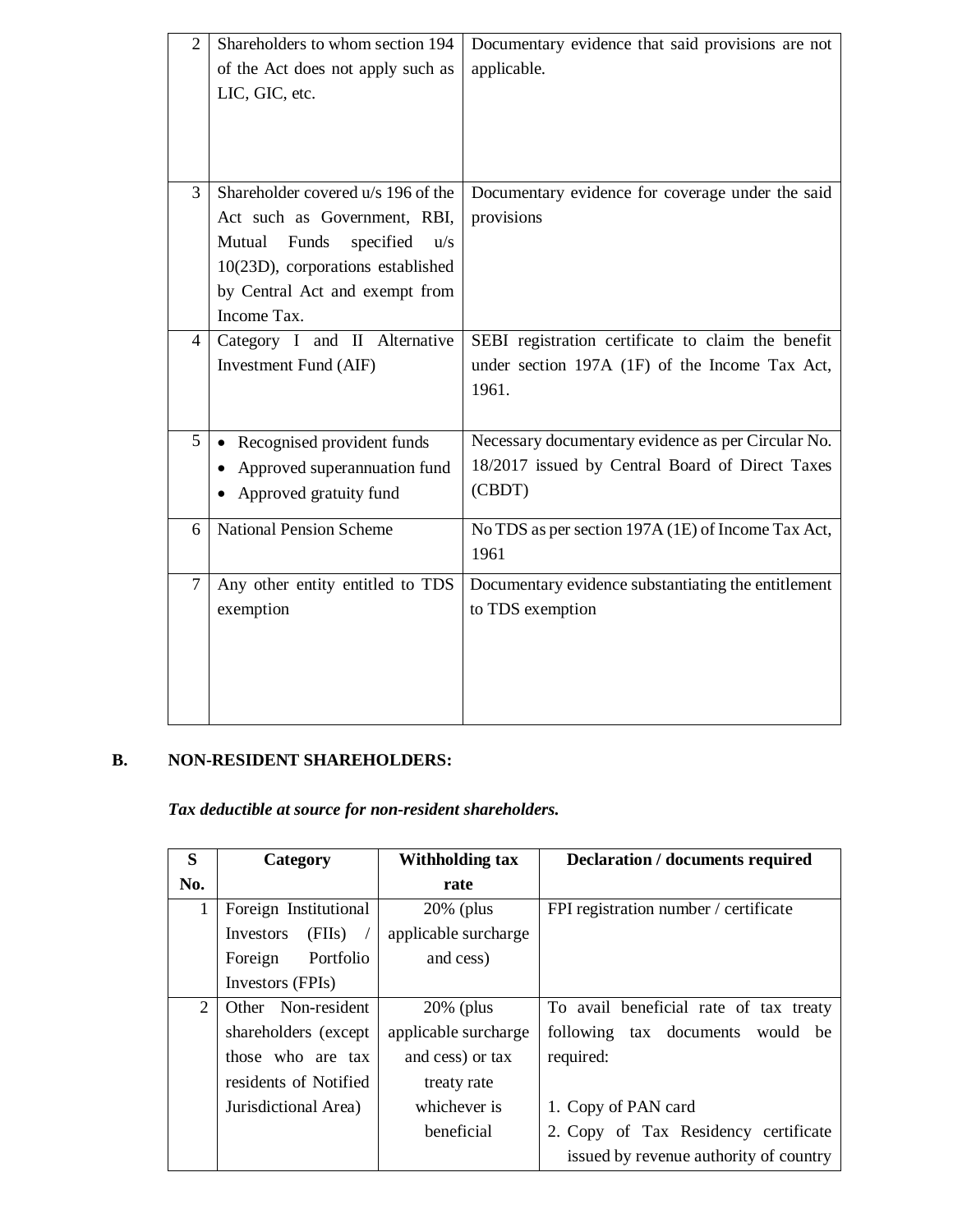|                |                              |                      | of residence of shareholder for the       |
|----------------|------------------------------|----------------------|-------------------------------------------|
|                |                              |                      | financial year in which dividend is       |
|                |                              |                      | received.                                 |
|                |                              |                      | 3. Self-Declaration in Form 10F           |
|                |                              |                      | CLICK HERE TO DOWNLOAN                    |
|                |                              |                      | <b>FORM 10F</b>                           |
|                |                              |                      | 4. Self-declaration for no permanent      |
|                |                              |                      | establishment / fixed base                |
|                |                              |                      | (Note: Application of beneficial Tax      |
|                |                              |                      | Treaty Rate shall depend upon the         |
|                |                              |                      | completeness of the documents submitted   |
|                |                              |                      | by the non-resident shareholders and      |
|                |                              |                      | review to the satisfaction of the         |
|                |                              |                      | Company.)                                 |
| 3              | Non Resident who             | Twice the applicable | The Company shall verify the status at    |
|                | have a permanent             | rate                 | Compliance<br>Check<br>functionality      |
|                | establishment<br>in          |                      | provided by the Central Board of Direct   |
|                | India and covered            |                      | Taxes (CBDT).                             |
|                | under the definition         |                      |                                           |
|                |                              |                      |                                           |
|                | "Specified<br>of             |                      |                                           |
|                | person"<br>as<br>per         |                      |                                           |
|                | section 206AB of             |                      |                                           |
|                | Income Tax Act <i>i.e.</i>   |                      |                                           |
|                | has not filed the            |                      |                                           |
|                | returns for FY 2018-         |                      |                                           |
|                | 19 and FY 2019-20            |                      |                                           |
|                | within<br>the                |                      |                                           |
|                | permissible<br>time          |                      |                                           |
|                | limit<br>and<br>was          |                      |                                           |
|                | subjected to<br>TDS/         |                      |                                           |
|                | TCS of Rs 50,000 or          |                      |                                           |
|                | more in each of the          |                      |                                           |
|                | said two FYs.                |                      |                                           |
|                |                              |                      |                                           |
| $\overline{4}$ | of<br>Availability           | Rate specified in    | Copy of lower tax withholding certificate |
|                | lower/nil<br>tax             | Lower tax            | obtained from Income Tax Department       |
|                | deduction certificate        | withholding          |                                           |
|                | issued by Income             | certificate obtained |                                           |
|                | Tax Department u/s           | from Income Tax      |                                           |
|                | 197 of the Act               | Department           |                                           |
|                |                              |                      |                                           |
| 5              | other<br>entity<br>Any       | <b>NIL</b>           | Documentary evidence substantiating the   |
|                | entitled<br><b>TDS</b><br>to |                      | entitlement to TDS exemption              |
|                | exemption                    |                      |                                           |
|                |                              |                      |                                           |